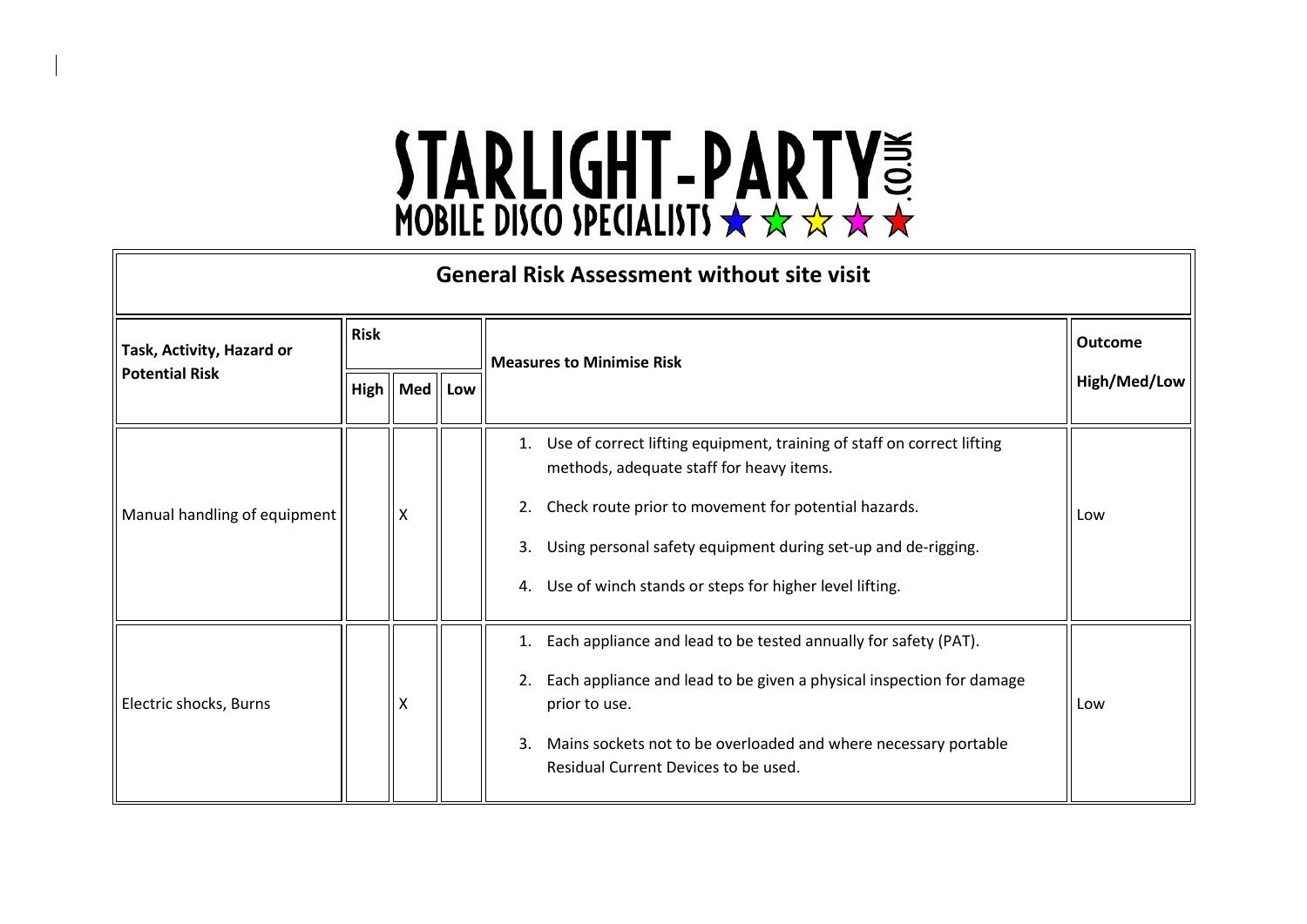|                 |   | 4. Appliances which become hot in use to be kept away from public & staff.                                                                                                                                                                                                                                                                                                                                                                                                 |     |
|-----------------|---|----------------------------------------------------------------------------------------------------------------------------------------------------------------------------------------------------------------------------------------------------------------------------------------------------------------------------------------------------------------------------------------------------------------------------------------------------------------------------|-----|
| Trip hazards    | X | 1. During set-up and dismantling, equipment to be kept in one area to which<br>members of the public & other staff do not have access.<br>2. Avoiding cable runs on pedestrian walkways and across doorways at floor<br>level.<br>Use of cable mats or cloth tape to secure cable runs on floors.<br>3.<br>Use of existing structure above head height for cable runs.<br>4.<br>5. Use of high visibility hazard tape for projecting tripod stands, legs, bars or<br>rods. | Low |
| Falling objects |   | 1. Use of recommended clamps for appliances.<br>Ensuring load on trussing overhead bars does not exceed manufacturer's<br>2.<br>specifications.<br>Use of safety cables, wires or chains as a secondary safety measure.<br>3.<br>Using fixed support points within existing structure of venue for<br>4.<br>additional security.                                                                                                                                           | Low |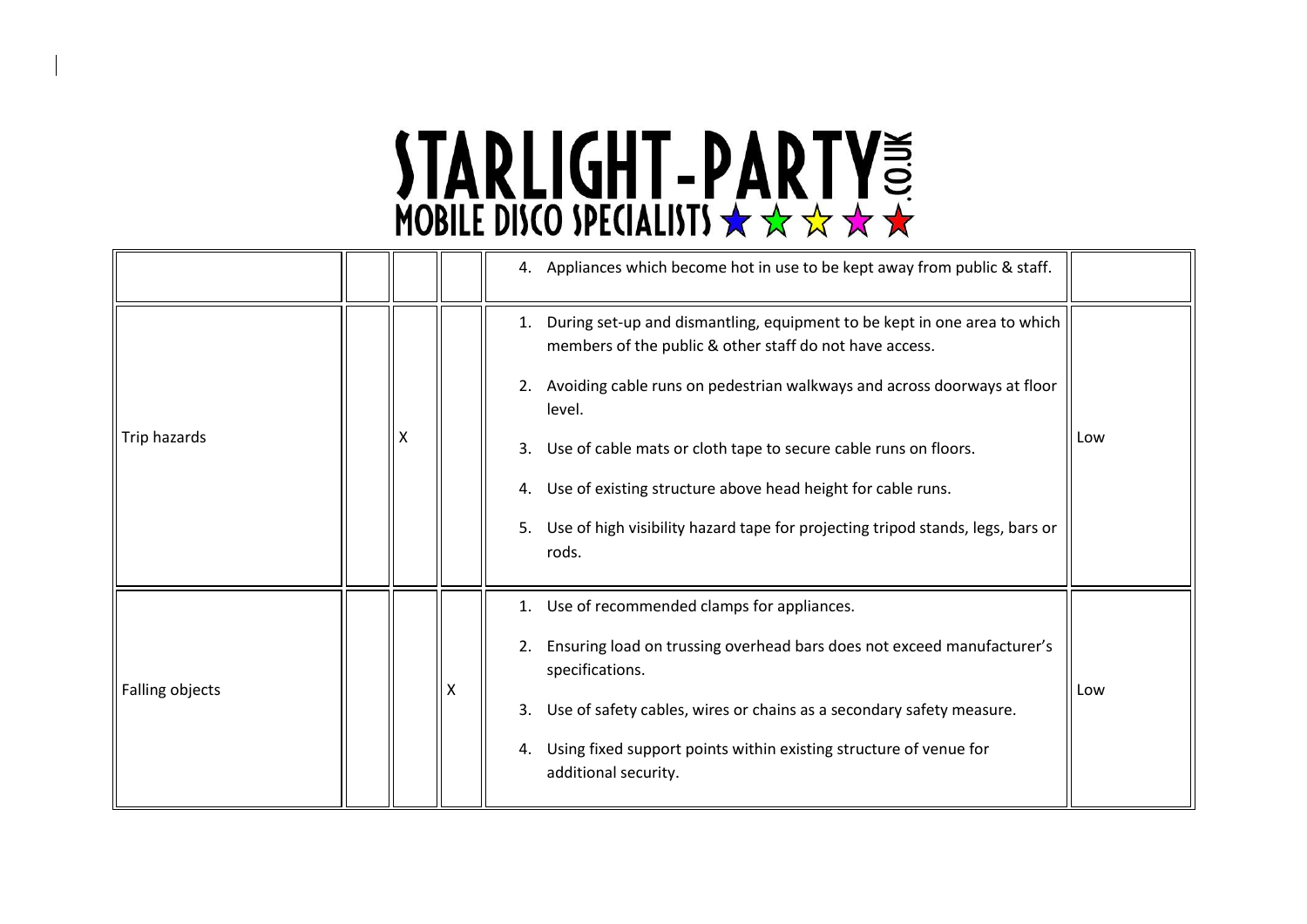| <b>Stairs</b>   | X |   | 1. Use of existing lifts suitable for the load, where available.<br>Use sufficient, trained personnel for loads carried up/down stairs.<br>2.                                                                                                   | Low |
|-----------------|---|---|-------------------------------------------------------------------------------------------------------------------------------------------------------------------------------------------------------------------------------------------------|-----|
| <b>Noise</b>    | X |   | 1. Volume to be monitored throughout the event to ensure it does not<br>reach excessive levels.<br>Speakers to be located away from audience and, where possible, above<br>2.<br>head height.                                                   | Low |
| Fire            |   | x | Ensuring no equipment blocks fire escape routes.<br>1.<br>DJ staff to familiarise themselves with the venue fire & emergency<br>2.<br>procedures.<br>Assisting venue staff in the event of an evacuation with PA safety<br>3.<br>announcements. | Low |
| Strobe lighting | X |   | Strobe lighting only to be used for periods recommended by the<br>1.<br>manufacturer & in accordance with current legislation.<br>Ensuring a suitable rest period between each use.<br>2.                                                       | Low |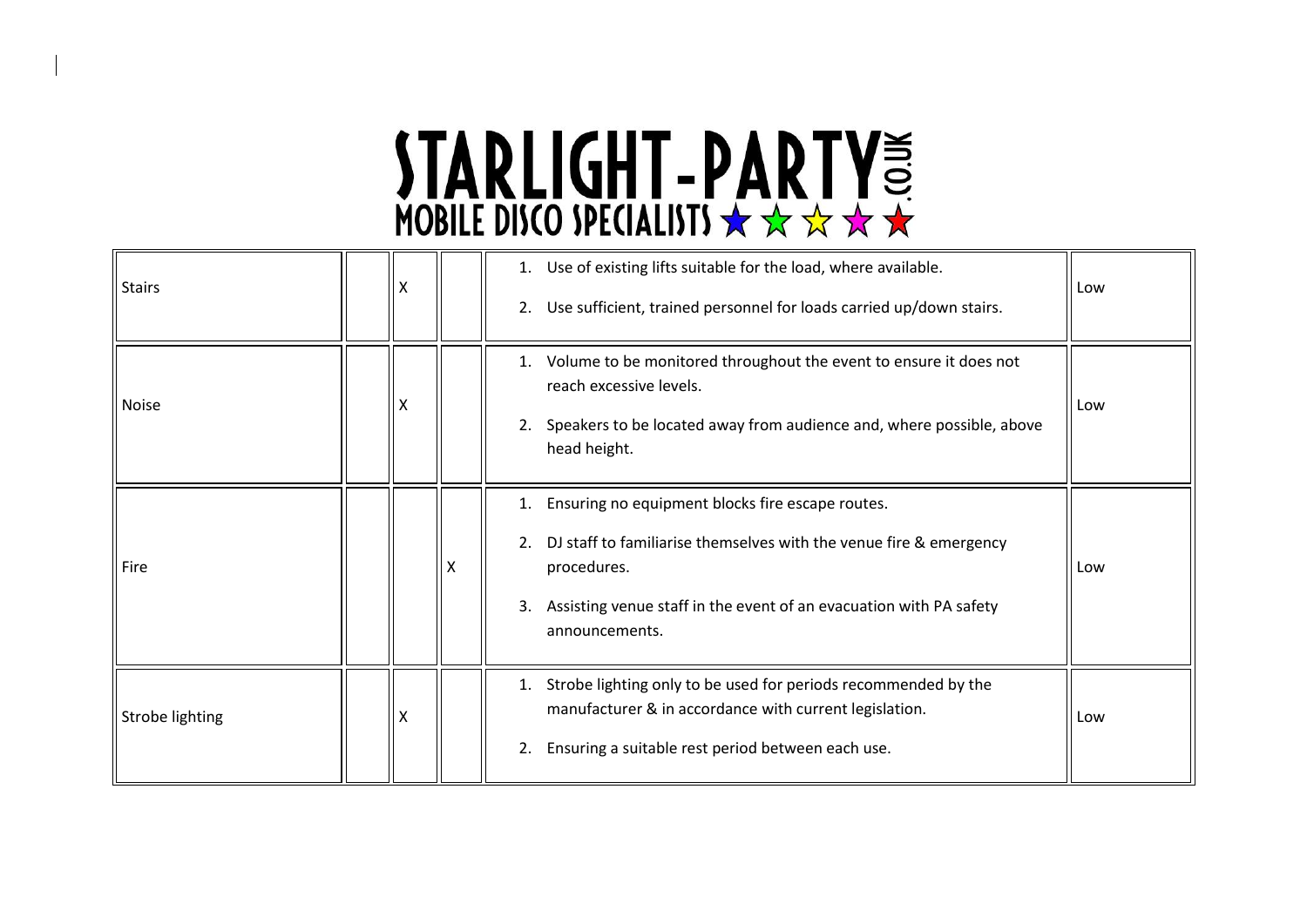|   |  | 3. Excluding strobe lighting when requested by organiser or venue.                                                      |     |  |  |  |  |  |  |  |  |                                                                                   |  |
|---|--|-------------------------------------------------------------------------------------------------------------------------|-----|--|--|--|--|--|--|--|--|-----------------------------------------------------------------------------------|--|
|   |  | Laser lighting effects to only be used in accordance with manufacturer's<br>1.<br>instructions and current legislation. |     |  |  |  |  |  |  |  |  |                                                                                   |  |
| X |  | Checking security of diffraction covers on cluster lasers prior to use.<br>2.                                           | Low |  |  |  |  |  |  |  |  |                                                                                   |  |
|   |  | Ensuring that scanning lasers are directed away from the audience.<br>3.                                                |     |  |  |  |  |  |  |  |  |                                                                                   |  |
|   |  | Excluding laser lighting effects when requested by organiser or venue.<br>4.                                            |     |  |  |  |  |  |  |  |  |                                                                                   |  |
|   |  | 1. Mercury UV Blacklights to be sited more than 600mm from eyes.                                                        |     |  |  |  |  |  |  |  |  |                                                                                   |  |
|   |  | 2. Fluorescent UV Blacklights do not present a hazard, even at close range                                              | Low |  |  |  |  |  |  |  |  |                                                                                   |  |
|   |  | 3. LED UV Blacklights do not present a hazard, even at close range                                                      |     |  |  |  |  |  |  |  |  |                                                                                   |  |
|   |  | 1. Only to be operated by personnel properly trained in usage.                                                          |     |  |  |  |  |  |  |  |  |                                                                                   |  |
|   |  | Only to be operated in accordance with manufacturer's instructions.<br>2.                                               | Low |  |  |  |  |  |  |  |  |                                                                                   |  |
|   |  |                                                                                                                         |     |  |  |  |  |  |  |  |  | Only to be used with permission of event organiser and venue<br>3.<br>management. |  |
|   |  |                                                                                                                         |     |  |  |  |  |  |  |  |  |                                                                                   |  |